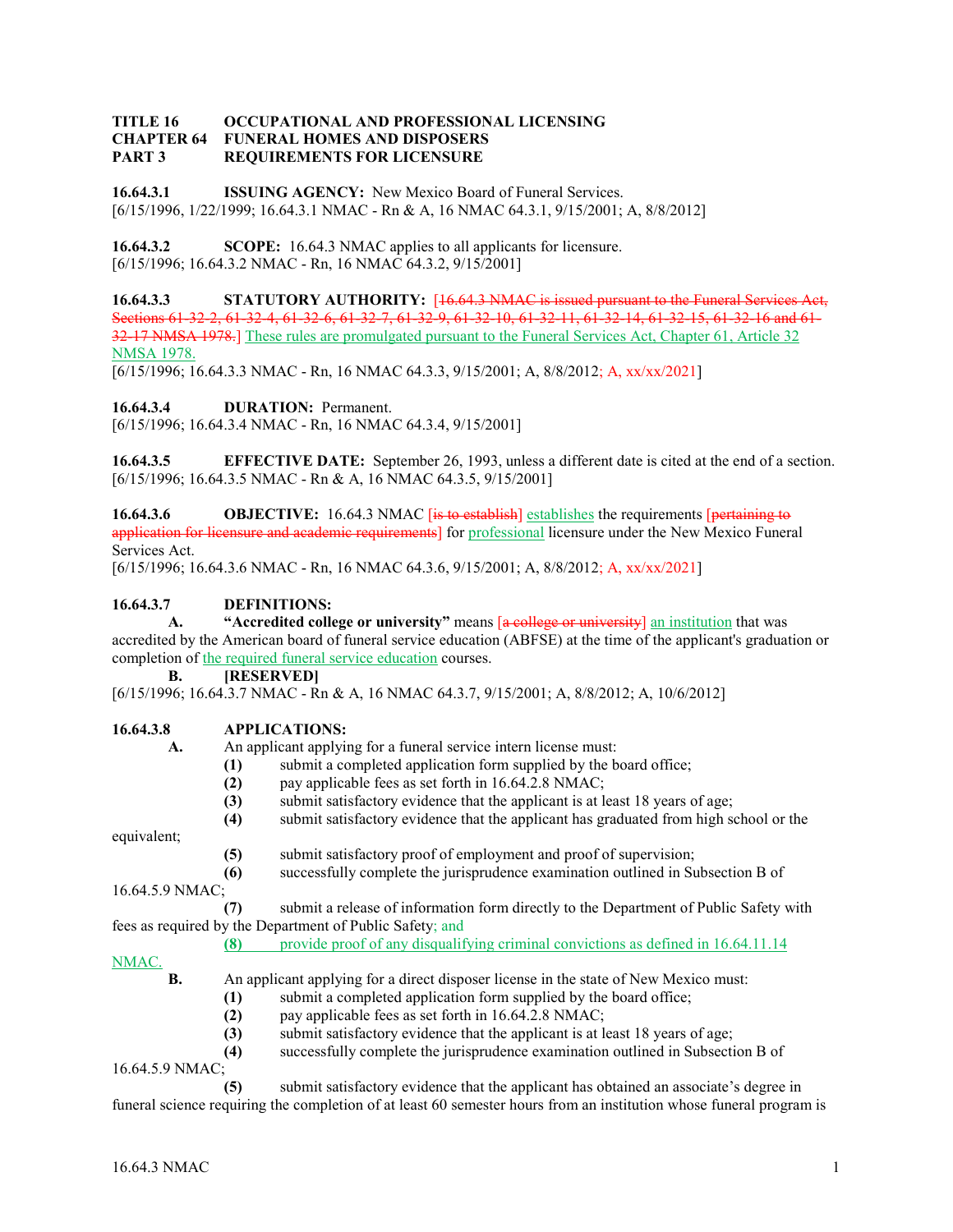accredited by the American board of funeral service education or any other successor institution offering funeral service education recognized by the United States government;

**(6)** submit a release of information form directly to the Department of Public Safety with fees as required by the Department of Public Safety; and

**(7)** provide proof of any disqualifying criminal convictions as defined in 16.64.11.14

NMAC.

**C.** An applicant applying for an embalming license in the state of New Mexico must:

- **(1)** submit a completed application form supplied by the board office;
- **(2)** pay applicable fees as set forth in 16.64.2.8 NMAC;
- **(3)** submit satisfactory evidence that the applicant is at least 18 years of age;

**(4)** submit satisfactory evidence that the applicant has served as a licensed funeral service

intern for not less than 12 months, under the supervision of a licensed funeral service practitioner. During this training period, the applicant shall have assisted in making of at least 50 funeral arrangements, and the directing of at least 50 funerals;

**(5)** submit satisfactory evidence that the applicant has obtained an associate's degree in funeral science requiring the completion of at least 60 semester hours from an institution whose funeral program is accredited by the American board of funeral service education or any other successor institution offering funeral service education recognized by the United States government;

**(6)** submit satisfactory evidence that the applicant has passed the science section of the national board examination;

**(7)** successfully complete the jurisprudence examination outlined in Subsection B of 16.64.5.9 NMAC;

**(8)** submit a release of information form directly to the Department of Public Safety with fees as required by the Department of Public Safety; and

**(9)** provide proof of any disqualifying criminal convictions as defined in 16.64.11.14

NMAC.

**D.** An Applicant applying for a funeral arranger license in the state of New Mexico must:

**(1)** submit a completed application form supplied by the board office;

**(2)** pay applicable fees as set forth in 16.64.2.8 NMAC;

**(3)** submit satisfactory evidence that the applicant is at least 18 years of age;

**(4)** submit satisfactory evidence that the applicant has served as a licensed funeral service

intern for not less than 12 months, under the supervision of a licensed funeral service practitioner. During this training period, the applicant shall have assisted in making of at least 50 funeral arrangements, and the directing of at least 50 funerals;

**(5)** submit satisfactory evidence that the applicant has obtained an associate's degree in funeral science requiring the completion of at least 60 semester hours from an institution whose funeral program is accredited by the American board of funeral service education or any other successor institution offering funeral service education recognized by the United States government;

**(6)** submit satisfactory evidence that the applicant has passed the arts section of the national board examination;

**(7)** successfully complete the jurisprudence examination outlined in Subsection B of 16.64.5.9 NMAC;

**(8)** submit a release of information form directly to the Department of Public Safety with fees as required by the Department of Public Safety; and

**(9)** provide proof of any disqualifying criminal convictions as defined in 16.64.11.14

NMAC.

**E.** An applicant applying for a funeral service practitioner license must:

- **(1)** submit a completed application form supplied by the board office;
- **(2)** pay applicable fees as set forth in 16.64.2.8 NMAC;

**(3)** submit satisfactory evidence that the applicant is at least 18 years of age;

**(4)** submit satisfactory evidence that the applicant has served as a licensed funeral service intern for not less than 12 months, under the supervision of a licensed funeral service practitioner. During this

training period, the applicant shall have assisted in embalming at least 50 bodies, making of at least 50 funeral arrangements, and the directing of at least 50 funerals;

**(5)** submit satisfactory evidence that the applicant has obtained an associate's degree in funeral science requiring the completion of at least 60 semester hours from an institution whose funeral program is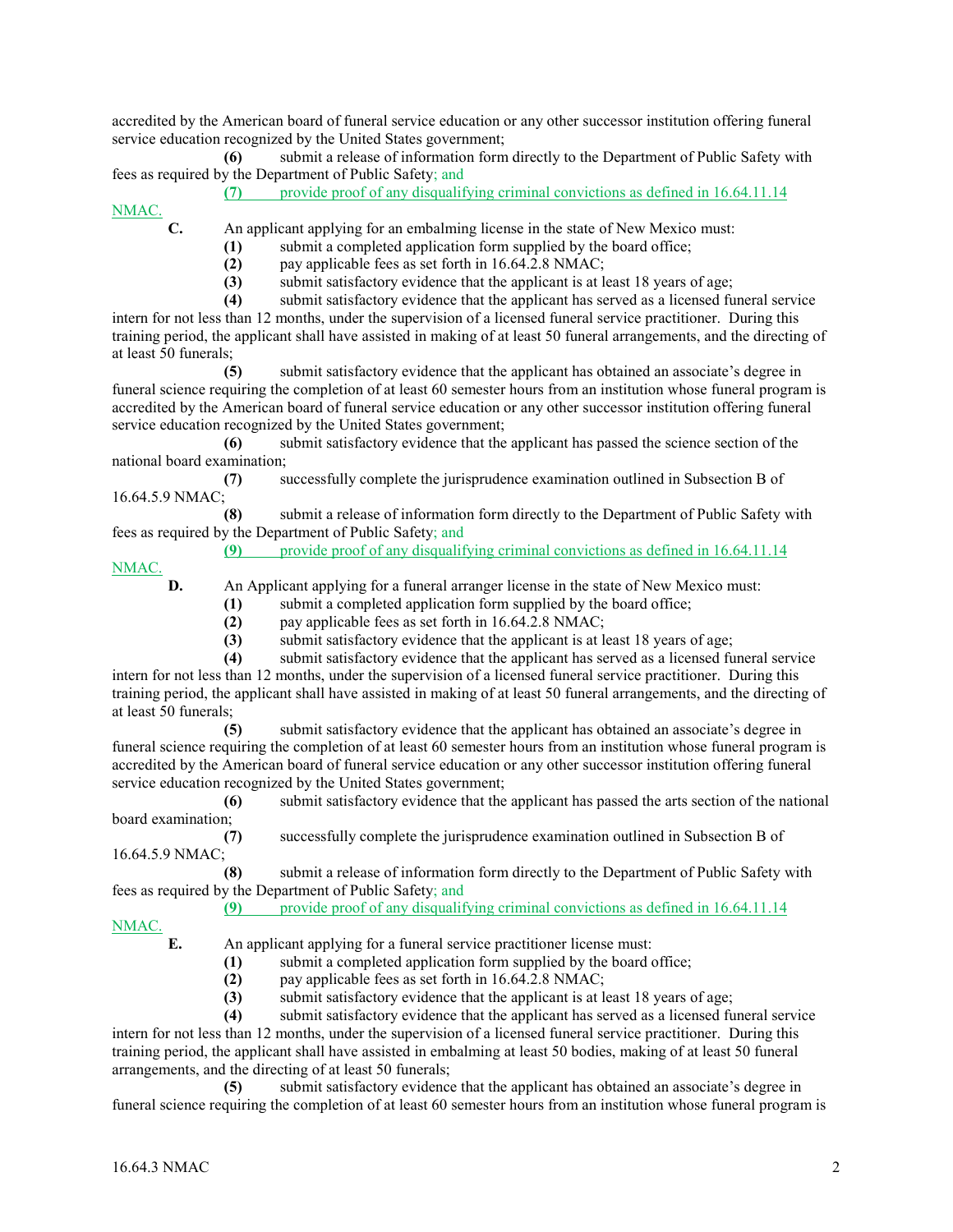accredited by the American board of funeral service education or any other successor institution offering funeral service education recognized by the United States government;

**(6)** submit satisfactory evidence that the applicant has passed both sections of the national board examination;

**(7)** successfully complete the jurisprudence examination outlined in Subsection B of 16.64.5.9 NMAC;

**(8)** submit a release of information form directly to the Department of Public Safety with fees as required by the Department of Public Safety; and

**(9)** provide proof of any disqualifying criminal convictions as defined in 16.64.11.14

## NMAC.

**F.** An applicant applying for an embalmer, funeral arranger or funeral practitioner license based on credentials from another state must:

**(1)** submit a completed application form supplied by the board office;

**(2)** pay applicable fees as set forth in 16.64.2.8 NMAC;

**(3)** submit a verification of licensure and good standing;

**(4)** submit satisfactory evidence that the applicant has obtained an embalmer, funeral arranger or funeral practitioner license or one of the license equivalents, in a state or jurisdiction with equal or greater requirements than initial licensure in New Mexico;

**(5)** submit satisfactory evidence that the applicant has passed the national board examination;

**(6)** successfully complete the jurisprudence examination outlined in Subsection B of 16.64.5.9 NMAC;

**(7)** submit a release of information form directly to the Department of Public Safety with fees as required by the Department of Public Safety; and

**(8)** provide proof of any disqualifying criminal convictions as defined in 16.64.11.14

NMAC; **G.** The board, in its sole discretion, may require an applicant for licensure to present whatever evidence or affidavits as it deems necessary to establish that the applicant is qualified for licensure.

**H.** The board may require applicants for licensure to personally appear before the board at the time the application is scheduled to be considered.

**I.** The burden of knowing and complying with the requirements necessary for licensure rests entirely on the applicant.

**J.** Applicants for licensure shall be required to provide evidence satisfactory to the board of completion of a course or other training approved by the board concerning contagious and infectious diseases, with the exception of:

**(1)** funeral service practitioner applicants who have graduated from an accredited school of funeral service education within five years prior to application; and

**(2)** funeral service intern applicants who are applying under general supervision, provided that the funeral service intern previously met the requirement of Subsection F of 16.64.3.8 NMAC at the time of application for funeral service intern licensure under direct supervision, and provided that the funeral service intern has actively maintained a license under direct supervision for no more than five years.

**K.** If the application for licensure is deemed to be incomplete when 12 months has elapsed from the date stamped on the application or document the application and documents will be deemed null and void and any fees paid will be forfeited. Application and documents for licensure submitted to the board will be considered filed as of the date stamped on the application or documents by the board office, which shall be the date received by the board.

[2/7/1976...6/15/1996, 1/22/1999; 16.64.3.8 NMAC - Rn & A, 16 NMAC 64.3.8, 9/15/2001; A, 04/02/2010; A, 10/6/2012; A, 11/1/2019; A, x/xx/2021]

## **16.64.3.9 [RESERVED]**

[5/15/1992...9/26/1996; 16.64.3.9 NMAC - Rn & A, 16 NMAC 64.3.9, 9/15/2001; Repealed, 8/8/2012]

## **16.64.3.10 PROVISIONS FOR EMERGENCY LICENSURE:**

**A.** Funeral service practitioners currently licensed and in good standing, or otherwise meeting the requirements for New Mexico licensure in a state in which a federal disaster has been declared, may be licensed in New Mexico during the four months following the declared disaster at no cost upon satisfying the following requirements: